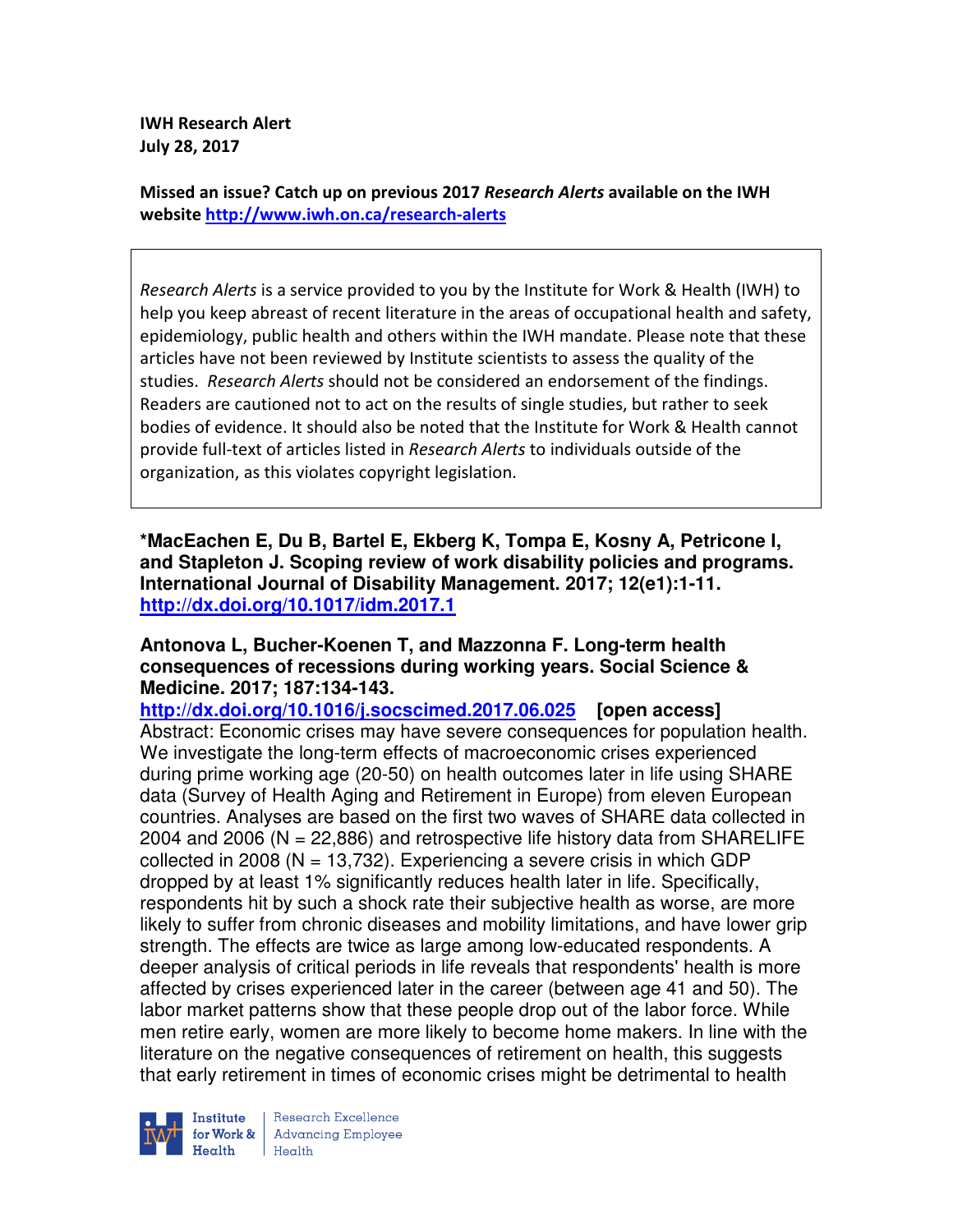### **Barr B, Higgerson J, and Whitehead M. Investigating the impact of the English health inequalities strategy: time trend analysis. British Medical Journal. 2017; 358:j3310.**

**http://dx.doi.org/10.1136/bmj.j3310 [open access]**

Abstract: Objective To investigate whether the English health inequalities strategy was associated with a decline in geographical health inequalities, compared with trends before and after the strategy.Design Time trend analysis.Setting Two groups of lower tier local authorities in England. The most deprived, bottom fifth and the rest of England.Intervention The English health inequalities strategy-a cross government strategy implemented between 1997 and 2010 to reduce health inequalities in England. Trends in geographical health inequalities were assessed before (1983-2003), during (2004-12), and after (2013-15) the strategy using segmented linear regression.Main outcome measure Geographical health inequalities measured as the relative and absolute differences in male and female life expectancy at birth between the most deprived local authorities in England and the rest of the country.Results Before the strategy the gap in male and female life expectancy between the most deprived local authorities in England and the rest of the country increased at a rate of 0.57 months each year (95% confidence interval 0.40 to 0.74 months) and 0.30 months each year (0.12 to 0.48 months). During the strategy period this trend reversed and the gap in life expectancy for men reduced by 0.91 months each year (0.54 to 1.27 months) and for women by 0.50 months each year (0.15 to 0.86 months). Since the end of the strategy period the inequality gap has increased again at a rate of 0.68 months each year (-0.20 to 1.56 months) for men and 0.31 months each year (-0.26 to 0.88) for women. By 2012 the gap in male life expectancy was 1.2 years smaller (95% confidence interval 0.8 to 1.5 years smaller) and the gap in female life expectancy was 0.6 years smaller (0.3 to 1.0 years smaller) than it would have been if the trends in inequalities before the strategy had continued.Conclusion The English health inequalities strategy was associated with a decline in geographical inequalities in life expectancy, reversing a previously increasing trend. Since the strategy ended, inequalities have started to increase again. The strategy may have reduced geographical health inequalities in life expectancy, and future approaches should learn from this experience. The concerns are that current policies are reversing the achievements of the strategy

**Bethge M, Mattukat K, Fauser D, and Mau W. Rehabilitation access and effectiveness for persons with back pain: the protocol of a cohort study (REHAB-BP, DRKS00011554). BMC Public Health. 2017; 18(1):22. http://dx.doi.org/10.1186/s12889-017-4588-x [open access]** Abstract: BACKGROUND: Back pain is one of the most common chronic diseases in Germany and has a major impact on work ability and social participation. The German Pension Insurance (GPI) is the main provider of medical rehabilitation to improve work ability and prevent disability pensions in Germany. However, over half of the persons granted a disability pension have

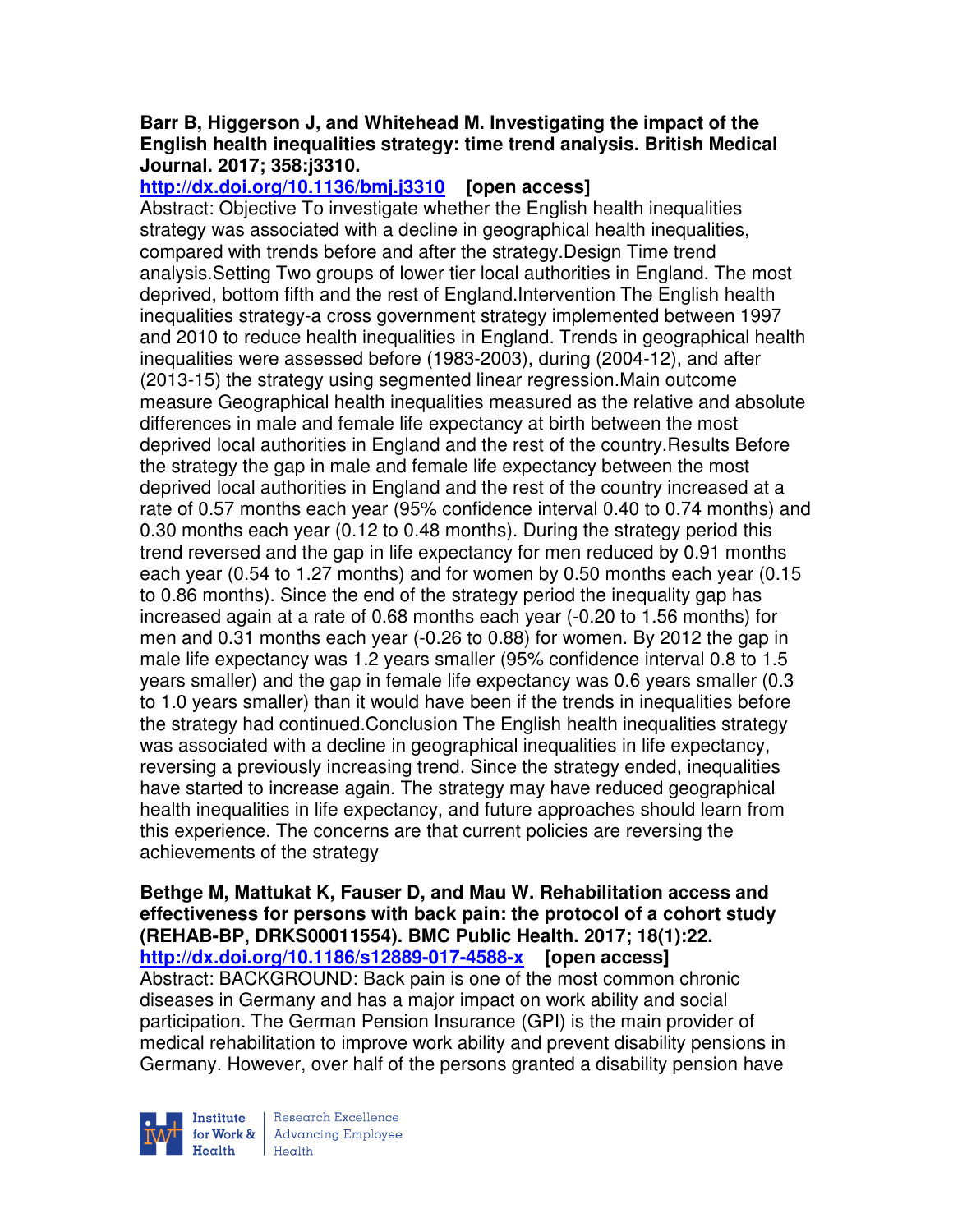never used a medical rehabilitation service. Furthermore, evidence on the effects of medical rehabilitation in Germany is inconclusive. Consequently, this study has two aims: first, to determine barriers to using rehabilitation services, and second, to examine the effectiveness of medical rehabilitation in German residents with chronic back pain. METHODS: In 2017 a postal questionnaire will be sent to 45,000 persons aged 45 to 59 years whose pension insurance contributions are managed by the GPI North or the GPI Central Germany. In 2019 respondents who report back pain in the first survey ( $n = 5760$  expected) will be sent a second questionnaire. Individuals will be eligible for the first survey if they are employed, have neither used nor applied for a rehabilitation programme during the last 4 years and neither received nor applied for a disability pension. The sample will be drawn randomly from the registers of the GPI North ( $n = 22,500$ ) and the GPI Central Germany ( $n = 22,500$ ) and stratified by sex and duration of sickness absence benefits. Barriers to rehabilitation services will be related to socio-demographic and social characteristics, pain and attitudes to pain, health and health behaviour, healthcare utilisation, experiences and cognitions about rehabilitation services and job conditions. Propensity score matched analyses will be used to examine the effectiveness of rehabilitation services. Data on use of medical rehabilitation will be extracted from administrative records. The primary outcome is pain disability. Secondary outcomes are pain intensity and days of disability, pain self-efficacy, fear avoidance beliefs, self-rated health, depression, healthcare utilisation, self-rated work ability and subjective prognosis of employability, sickness absence benefits, and disability pensions. DISCUSSION: This study identifies barriers to use of rehabilitation services and determines the effectiveness of medical rehabilitation for patients with chronic back pain. TRIAL REGISTRATION: German Clinical Trials Register ( DRKS00011554 , January 26, 2017)

### **Boggess B, Scott B, and Pompeii L. Uninsured workers have more severe hospitalizations: examining the Texas workers' compensation system, 2012. New Solutions. 2017; 27(2):154-175.**

# **http://dx.doi.org/10.1177/1048291117710781**

Abstract: Texas' unique elective system of workers' compensation (WC) coverage is being discussed widely in the United States as a possible model to be adopted by other states. Texas is the only state that does not mandate that employers provide state-certified WC insurance. Oklahoma passed legislation for a similar system in 2013, but it was declared unconstitutional by the Oklahoma Supreme Court in 2016. This study examined 9523 work-related hospitalizations that occurred in Texas in 2012 using Texas Department of State Health Services data. We sought to examine work-related injury characteristics by insurance source. An unexpected finding was that among those with WC, 44.6% of the hospitalizations were not recorded as work related by hospital staff. These unrecorded cases had 1.9 (1.6-2.2) times higher prevalence of a severe risk of mortality compared to WC cases that were recorded as work related. Uninsured and publicly insured workers also had a higher prevalence of severe mortality

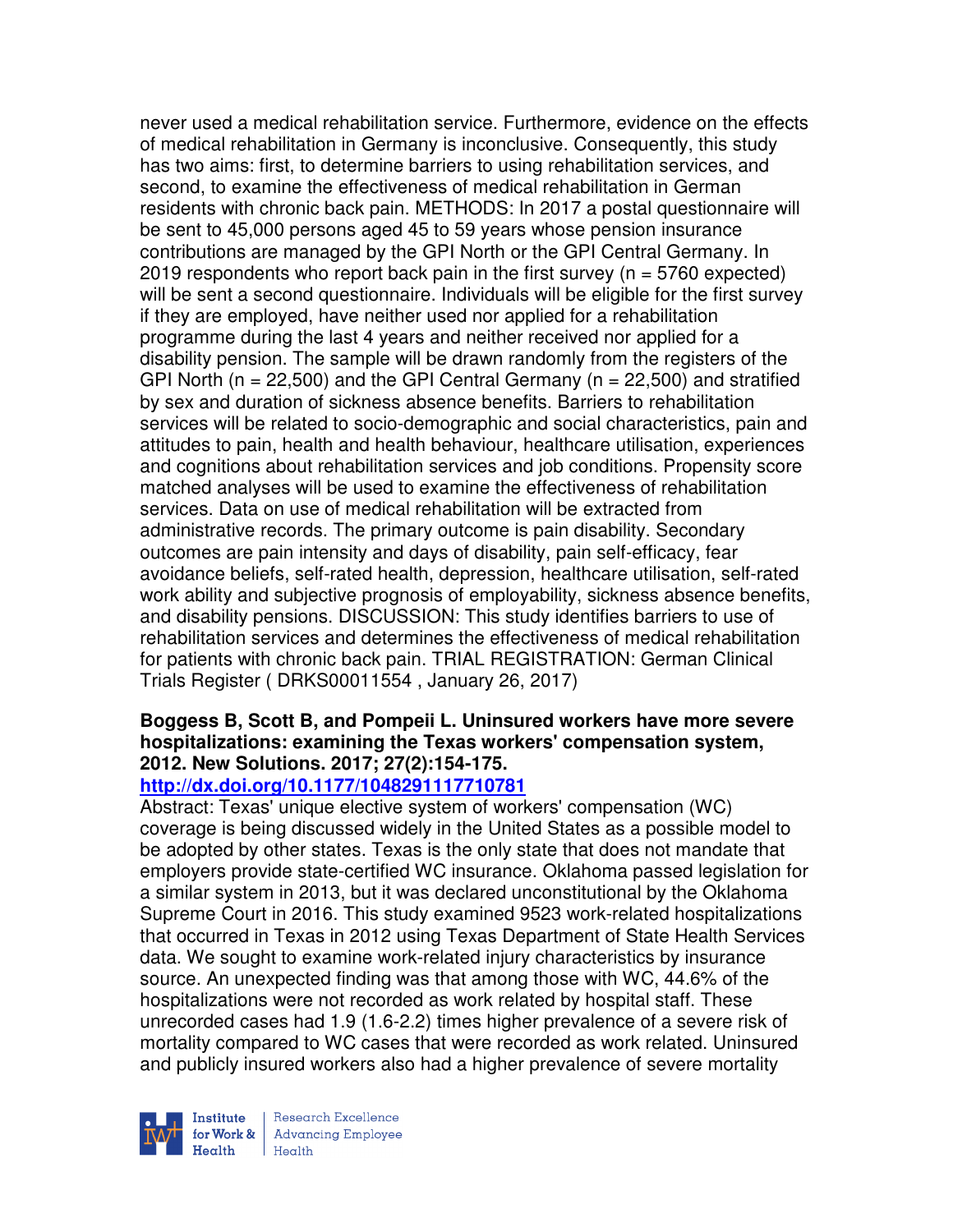risk. The hospital charges for one year were \$615.2 million, including at least \$102.8 million paid by sources other than WC, and with \$29.6 million that was paid for by injured workers or by taxpayers. There is an urgent need for more research to examine how the Texas WC system affects injured workers

### **Boini S, Colin R, and Grzebyk M. Effect of occupational safety and health education received during schooling on the incidence of workplace injuries in the first 2 years of occupational life: a prospective study. BMJ Open. 2017; 7(7):e015100.**

**http://dx.doi.org/10.1136/bmjopen-2016-015100 [open access]** Abstract: OBJECTIVES: This study aimed to determine the effect of occupational safety and health (OSH) education during formal schooling on the incidence of workplace injuries (WIs) in young people starting their careers. We hypothesised that young people who had received OSH education during their schooling would have fewer WIs than those who received no OSH education. Secondary objectives focused on the effect of 'first aid at work' training during schooling and the conditions encountered on arrival in the company (occupational hazard information, safety training and job task training) on WI occurrence. DESIGN: Prospective cohort study. PARTICIPANTS: From 2009 to 2012, French apprentices and students at the end of their schooling and starting their careers were included. OUTCOMES: Occurrence of WIs. METHODS: At the time of inclusion, information about school courses and personal characteristics were collected, and subsequent half-yearly contacts gathered information relating to work and personal data. During the 2-year follow-up, WIs were directly reported by participants and were identified by searching the French National Health Insurance Funds' databases listing compulsory WI declarations. RESULTS: 755 participants reported holding 1290 jobs. During follow-up, 158 WIs were identified, corresponding to an incident rate of 0.12 (0.10 to 0.14) WIs per fulltime worker. Subjects who reported having received OSH education at school had two times less WIs than those declaring not having received OSH education (incidence rate ratio (IRR) 0.51, 0.00 to 0.98). A lower WI risk was observed for participants who received the 'first aid at work' training (IRR=0.68, 0.00 to 0.98). The conditions on arrival in company were not associated with WIs occurrence. CONCLUSION: In France, the OSH education provided to apprentices and students is mostly broader than the specific risks related to future jobs. Our results highlight the advantages of reinforcing this approach

### **Bonney T, Forst L, Rivers S, Love M, Pratap P, Bell T, and Fulkerson S. Occupational safety and health in the temporary services industry: a model for a community-university partnership. New Solutions. 2017; 27(2):246- 259.**

# **http://dx.doi.org/10.1177/1048291117712545**

Abstract: Workers in the temporary staffing industry face hazardous working conditions and have a high risk of occupational injury. This project brought together local workers' centers and university investigators to build a corps of

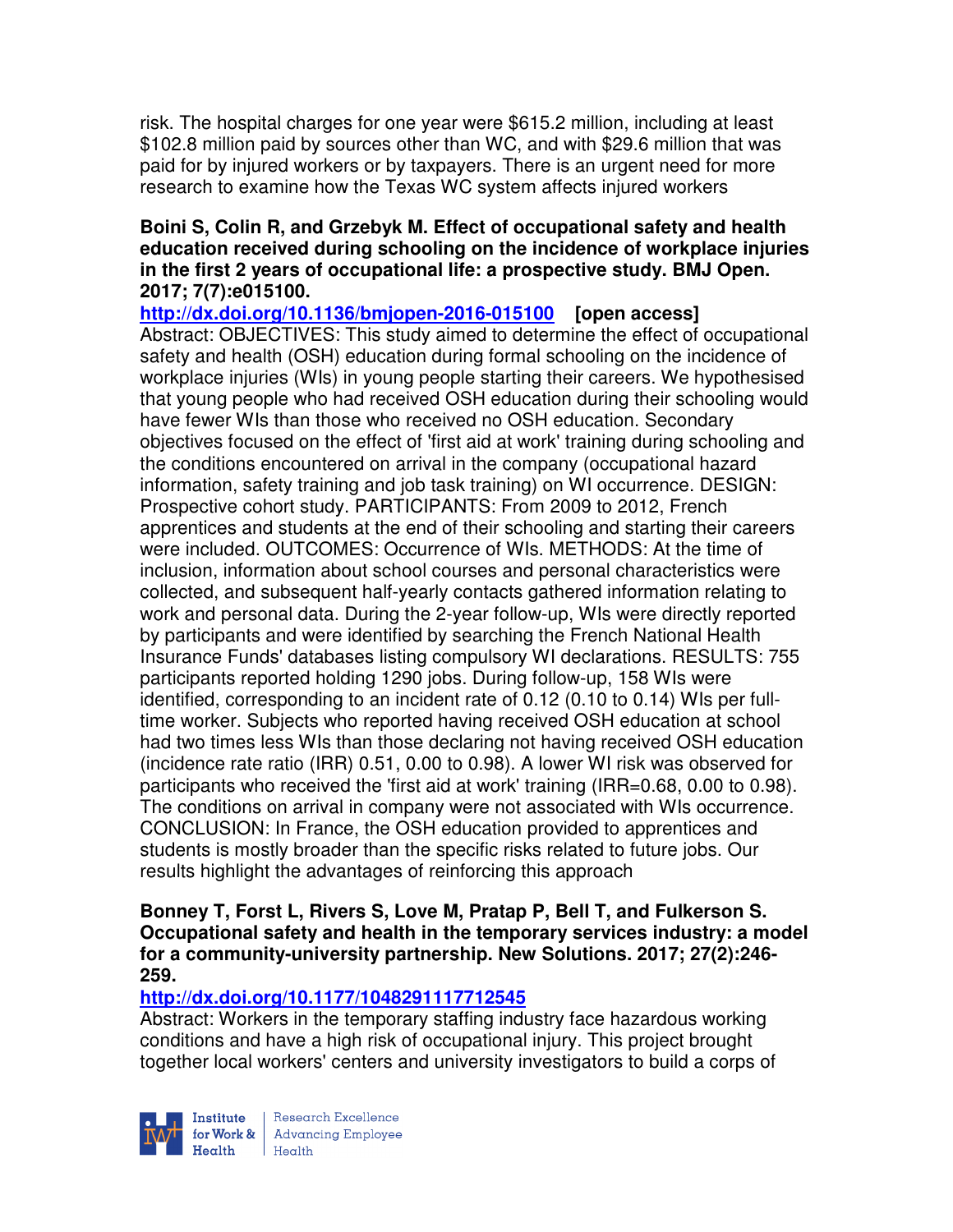Occupational Health Promoters (OHPs) and to test a survey tool and recruitment methods to identify hazards and raise awareness among workers employed by temporary staffing companies. OHPs interviewed ninety-eight workers employed by thirty-three temporary agencies and forty-nine client companies, working mainly in shipping and packing, manufacturing, and warehousing sectors. Surveys identified workplace hazards. OHPs reported two companies to OSHA, resulting in several citations. Partners reported greater understanding of occupational safety and health challenges for temporary workers and continue to engage in training, peer education, and coalition building

### **Busk H, Dauth C, and Jahn EJ. Do changes in regulation affect temporary agency workers' job satisfaction? Industrial Relations: A Journal of Economy and Society. 2017; 56(3):514-544. http://dx.doi.org/10.1111/irel.12184**

### **Dinh H, Strazdins L, and Welsh J. Hour-glass ceilings: work-hour thresholds, gendered health inequities. Social Science & Medicine. 2017; 176:42-51.**

# **http://dx.doi.org/10.1016/j.socscimed.2017.01.024**

Abstract: Long workhours erode health, which the setting of maximum weekly hours aims to avert. This 48-h limit, and the evidence base to support it, has evolved from a workforce that was largely male, whose time in the labour force was enabled by women's domestic work and care giving. The gender composition of the workforce has now changed, and many women (as well as some men) combine care-giving with paid work, a change viewed as fundamental for gender equality. However, it raises questions on the suitability of the work time limit and the extent it is protective of health. We estimate workhourmental health thresholds, testing if they vary for men and women due to gendered workloads and constraints on and off the job. Using six waves of data from a nationally representative sample of Australian adults (24-65 years), surveyed in the Household Income Labour Dynamics of Australia Survey ( $N =$ 3828 men; 4062 women), our study uses a longitudinal, simultaneous equation approach to address endogeneity. Averaging over the sample, we find an overall threshold of 39 h per week beyond which mental health declines. Separate curves then estimate thresholds for men and women, by high or low care and domestic time constraints, using stratified and pooled samples. We find gendered workhour-health limits (43.5 for men, 38 for women) which widen further once differences in resources on and off the job are considered. Only when time is 'unencumbered' and similar time constraints and contexts are assumed, do gender gaps narrow and thresholds approximate the 48-h limit. Our study reveals limits to contemporary workhour regulation which may be systematically disadvantaging women's health

### **Dirlam J and Zheng H. Job satisfaction developmental trajectories and health: a life course perspective. Social Science & Medicine. 2017; 178:95- 103.**



Institute Research Excellence<br>
for Work & Advancing Employee<br>
Health Health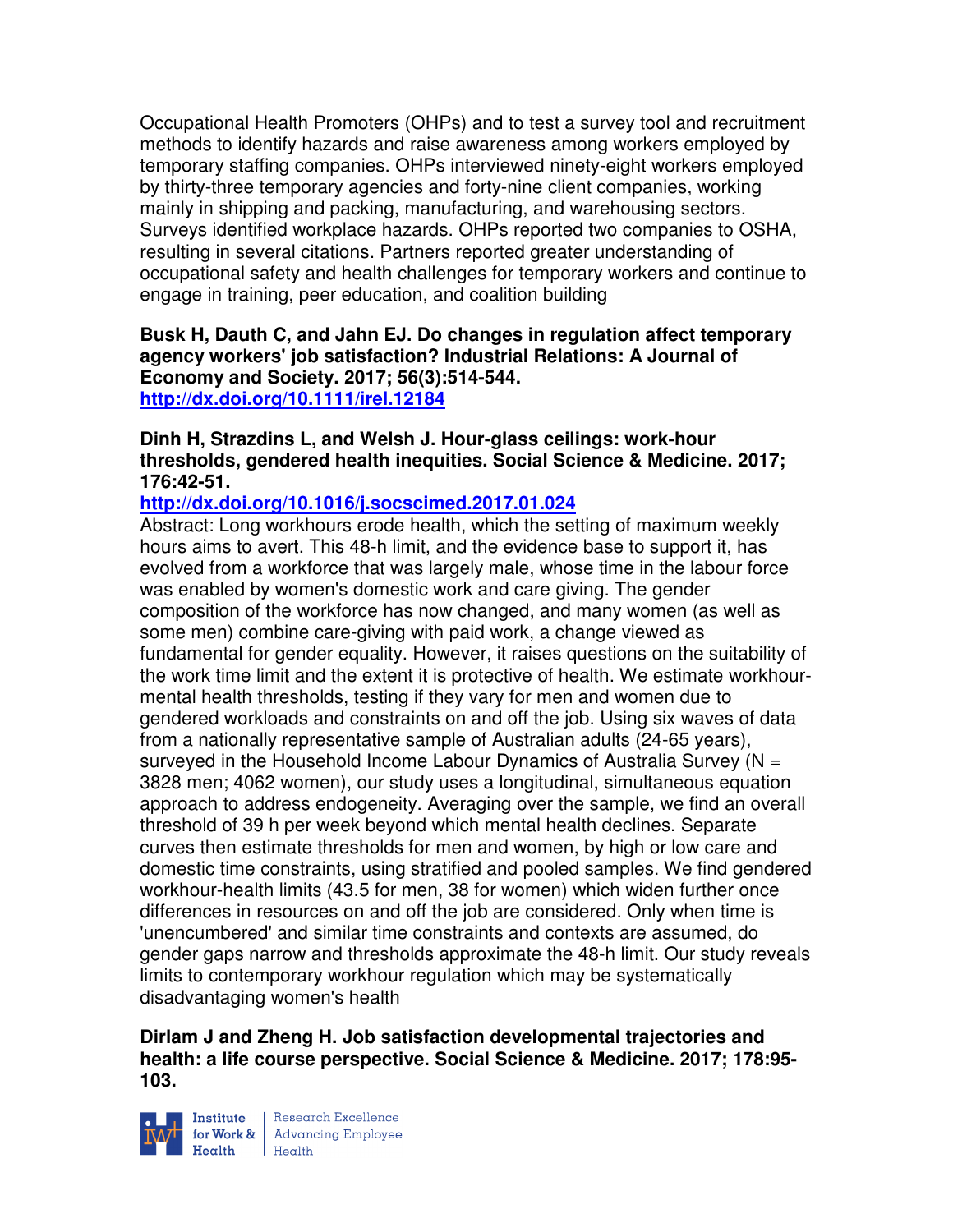### **http://dx.doi.org/10.1016/j.socscimed.2017.01.040**

Abstract: Understanding the health consequence of job dissatisfaction becomes increasingly important because job insecurity, stress and dissatisfaction have significantly increased in the United States in the last decade. Despite the extensive work in this area, prior studies nonetheless may underestimate the harmful effect of job dissatisfaction due to the cross-sectional nature of their data and sample selection bias. This study applies a life-course approach to more comprehensively examine the relationship between job satisfaction and health. Using data from the NLSY 1979 cohort, we estimate group based job satisfaction trajectories of respondents starting at age 25 and ending at age 39. Four job satisfaction trajectory groups are identified, a consistently high satisfaction group, a downward group, an upward group, and a lowest satisfaction group. We examine the effects of these trajectories on several physical and mental health outcomes of respondents in their early forties. We find membership in the lowest job satisfaction trajectory group to be negatively associated with all five mental health outcomes, supporting the accumulation of risks life course model. Those in the upward job satisfaction trajectory group have similar health outcomes to those in the high job satisfaction trajectory group, supporting the social mobility life course model. Overall, we find the relationship between job satisfaction trajectories and health to be stronger for mental health compared to physical health

### **Fan W and Qian Y. Native-immigrant occupational segregation and worker health in the United States, 2004-2014. Social Science & Medicine. 2017; 183:130-141.**

# **http://dx.doi.org/10.1016/j.socscimed.2017.04.029**

Abstract: Immigrant workers are a growing share of the U.S. labor force and are overrepresented in certain occupations. This much is well documented, yet few studies have examined the consequences of this division of labor between foreign-born and native-born workers. This research focuses on one of the consequences of occupational segregation-worker health. We merge data from the 2004-2014 National Health Interview Surveys with occupational-level data from the Occupational Information Network 20.1 database and the American Community Surveys to examine the relationship between occupational segregation and health. First, logistic regression models show that working in an occupation with a higher share of immigrants is associated with higher odds of poor physical and psychological health. This relationship is more pronounced among native-born workers than among foreign-born workers. Second, we propose two explanations for the association between occupational segregation and health: (1) workers with less human capital are typically sorted into culturally devalued occupations with a higher concentration of immigrants, and (2) occupations with a higher percentage of immigrants generally have relatively poor work environments. We find sorting variables play a major role, whereas the smaller contribution of occupational environments to the segregation-health link is partly because of the heterogeneous (i.e., both positive and negative) indirect



Research Excellence **Institute** Research Excellence<br> **For Work &**<br>
Reduction Employee  $H_{\text{each}}$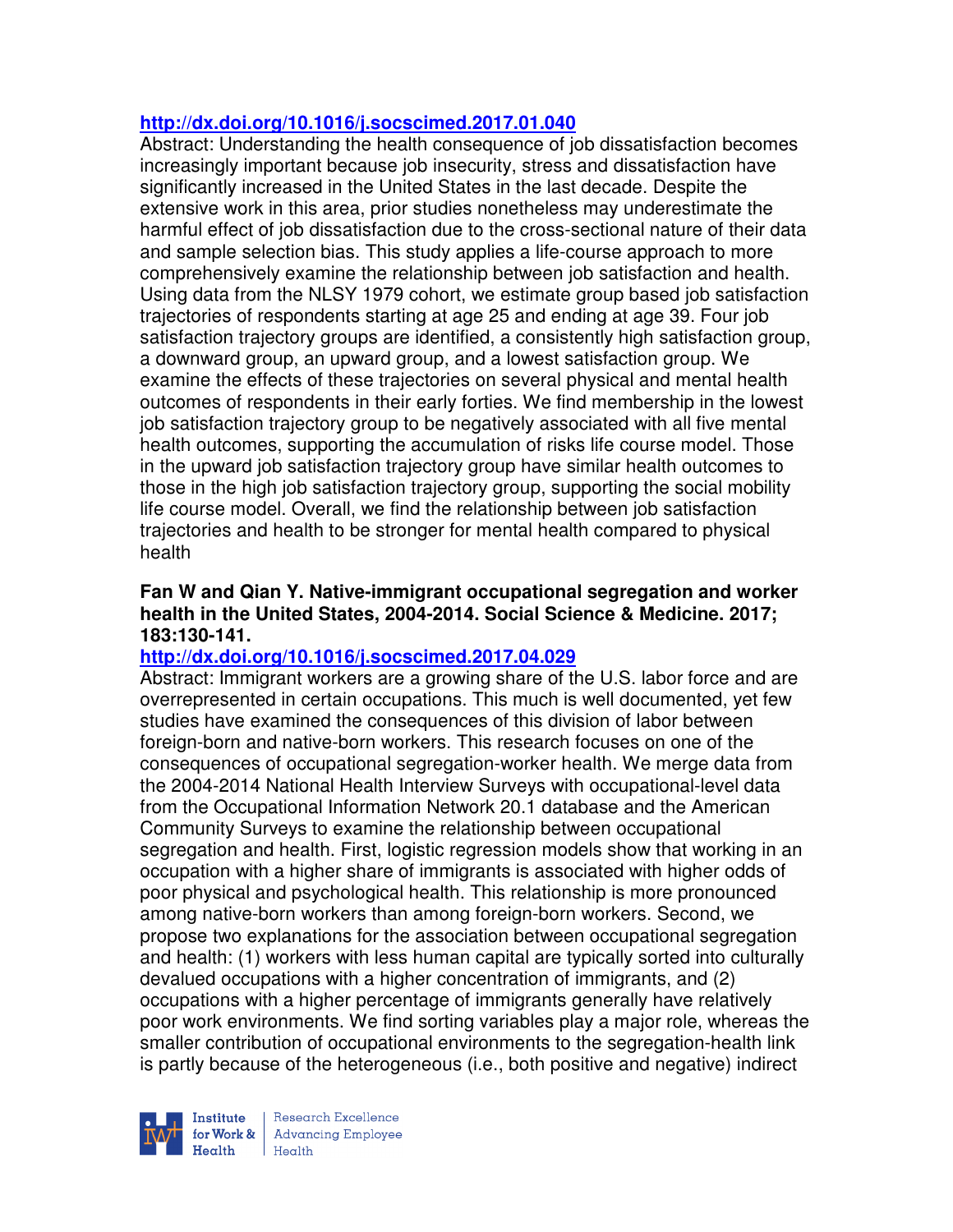effects of different exposure measures. With the sustained high levels of immigration to the United States, the implications of integrated or segregated experiences in the labor market and their impact on workers are important avenues for health policies and future research

#### **Froud R, Rajendran D, Patel S, Bright P, Bjorkli T, Eldridge S, Buchbinder R, and Underwood M. The power of low back pain trials: a systematic review of power, sample size, and reporting of sample size calculations over time, in trials published between 1980 and 2012. Spine. 2017; 42(11):E680-E686.**

### **http://dx.doi.org/10.1097/BRS.0000000000001953**

Abstract: STUDY DESIGN: A systematic review of nonspecific low back pain trials published between 1980 and 2012. OBJECTIVE: To explore what proportion of trials have been powered to detect different bands of effect size; whether there is evidence that sample size in low back pain trials has been increasing; what proportion of trial reports include a sample size calculation; and whether likelihood of reporting sample size calculations has increased. SUMMARY OF BACKGROUND DATA: Clinical trials should have a sample size sufficient to detect a minimally important difference for a given power and type I error rate. An underpowered trial is one within which probability of type II error is too high. Meta-analyses do not mitigate underpowered trials. METHODS: Reviewers independently abstracted data on sample size at point of analysis, whether a sample size calculation was reported, and year of publication. Descriptive analyses were used to explore ability to detect effect sizes, and regression analyses to explore the relationship between sample size, or reporting sample size calculations, and time. RESULTS: We included 383 trials. One-third were powered to detect a standardized mean difference of less than 0.5, and 5% were powered to detect less than 0.3. The average sample size was 153 people, which increased only slightly ( approximately 4 people/yr) from 1980 to 2000, and declined slightly (approximately 4.5 people/yr) from 2005 to 2011 ( $P < 0.00005$ ). Sample size calculations were reported in 41% of trials. The odds of reporting a sample size calculation (compared to not reporting one) increased until 2005 and then declined (Equation is included in full-text article.). CONCLUSION: Sample sizes in back pain trials and the reporting of sample size calculations may need to be increased. It may be justifiable to power a trial to detect only large effects in the case of novel interventions. LEVEL OF EVIDENCE: 3

#### **Hammond A, O'Brien R, Woodbridge S, Bradshaw L, Prior Y, Radford K, Culley J, Whitham D, and Pulikottil-Jacob R. Job retention vocational rehabilitation for employed people with inflammatory arthritis (WORK-IA): a feasibility randomized controlled trial. BMC Musculoskeletal Disorders. 2017; 18(1):315.**

#### **http://dx.doi.org/10.1186/s12891-017-1671-5 [open access]** Abstract: BACKGROUND: Inflammatory arthritis leads to work disability, absenteeism and presenteeism (i.e. at-work productivity loss) at high cost to

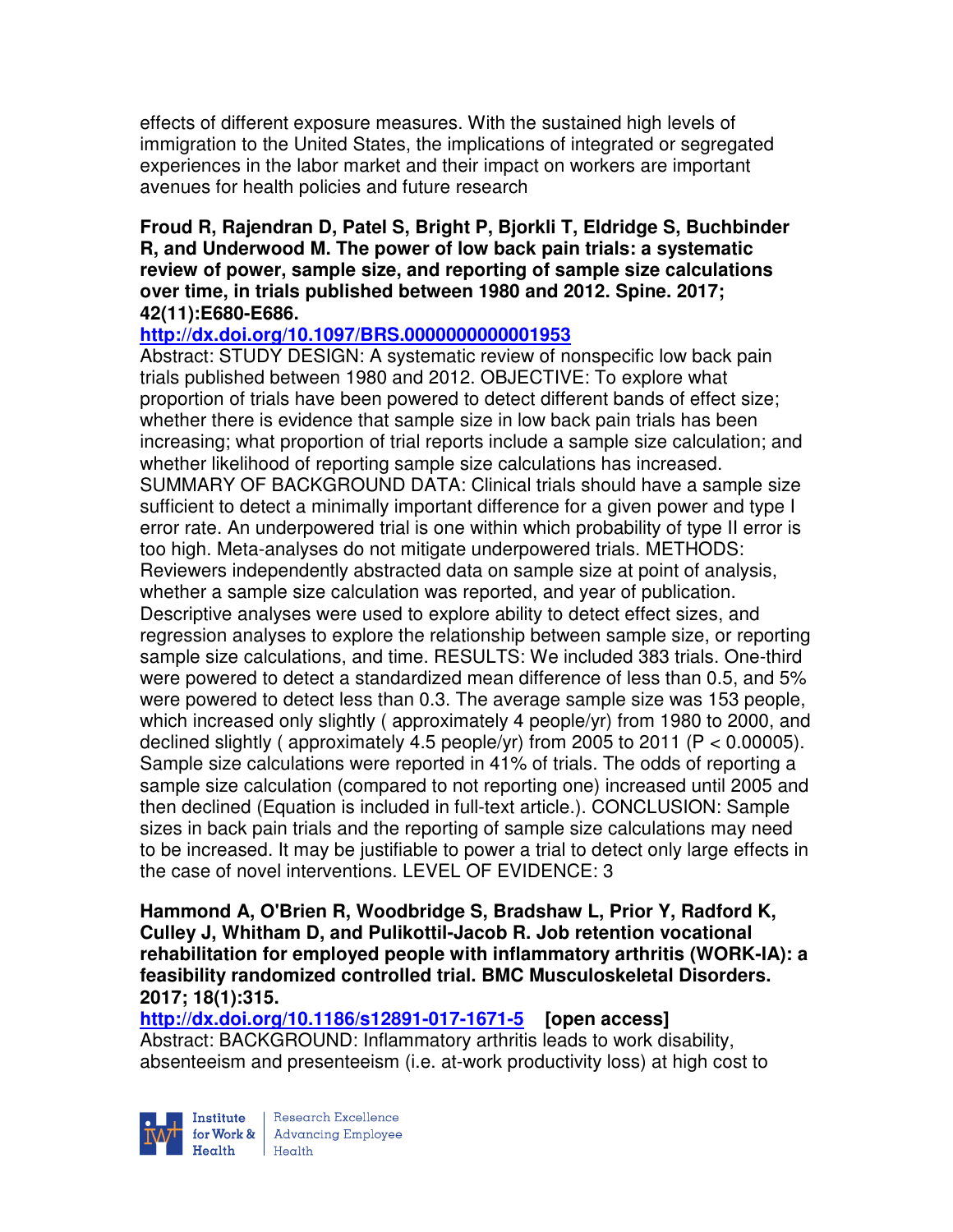individuals, employers and society. A trial of job retention vocational rehabilitation (VR) in the United States identified this helped people keep working. The effectiveness of this VR in countries with different socioeconomic policies and conditions, and its impact on absenteeism, presenteeism and health, are unknown. This feasibility study tested the acceptability of this VR, modified for the United Kingdom, compared to written advice about managing work problems. To help plan a randomized controlled trial, we tested screening, recruitment, intervention delivery, response rates, applicability of the control intervention and identified the relevant primary outcome. METHODS: A feasibility randomized controlled trial with rheumatoid, psoriatic or inflammatory arthritis patients randomized to receive either job retention VR or written information only (the WORK-IA trial). Following three days VR training, rheumatology occupational therapists provided individualised VR on a one to one basis. VR included work assessment, activity diaries and action planning, and (as applicable) arthritis selfmanagement in the workplace, ergonomics, fatigue and stress management, orthoses, employment rights and support services, assistive technology, work modifications, psychological and disclosure support, workplace visits and employer liaison. RESULTS: Fifty five (10%) people were recruited from 539 screened. Follow-up response rates were acceptable at 80%. VR was delivered with fidelity. VR was more acceptable than written advice only (7.8 versus 6.7). VR took on average 4 h at a cost of pound135 per person. Outcome assessment indicated VR was better than written advice in reducing presenteeism (Work Limitations Questionnaire (WLQ) change score mean: VR = -12.4 (SD 13.2); control = -2.5 (SD 15.9), absenteeism, perceived risk of job loss and improving pain and health status, indicating proof of concept. The preferred primary outcome measure was the WLQ, a presenteeism measure. CONCLUSIONS: This brief job retention VR is a credible and acceptable intervention for people with inflammatory arthritis with concerns about continuing to work due to arthritis. TRIAL REGISTRATION: ISRCTN 76777720 . Registered 21.9.12

### **Kroger H. The stratifying role of job level for sickness absence and the moderating role of gender and occupational gender composition. Social Science & Medicine. 2017; 186:1-9.**

### **http://dx.doi.org/10.1016/j.socscimed.2017.05.045**

Abstract: The study investigates whether sickness absence is stratified by job level - understood as the authority and autonomy a worker holds - beyond the association with education, income, and occupation. A second objective is to establish the moderating role of gender and occupational gender composition on this stratification of sickness absence. Four competing hypotheses are developed that predict different patterns of moderation. Associations between job level and sickness absence are estimated for men and women in three groups of differing occupational gender composition, using data from the German Socio-Economic Panel Study (SOEP). For the purpose of moderation analysis, this study employs a new method based on Bayesian statistics, which enables the testing of complex moderation hypotheses. The data support the hypothesis that the

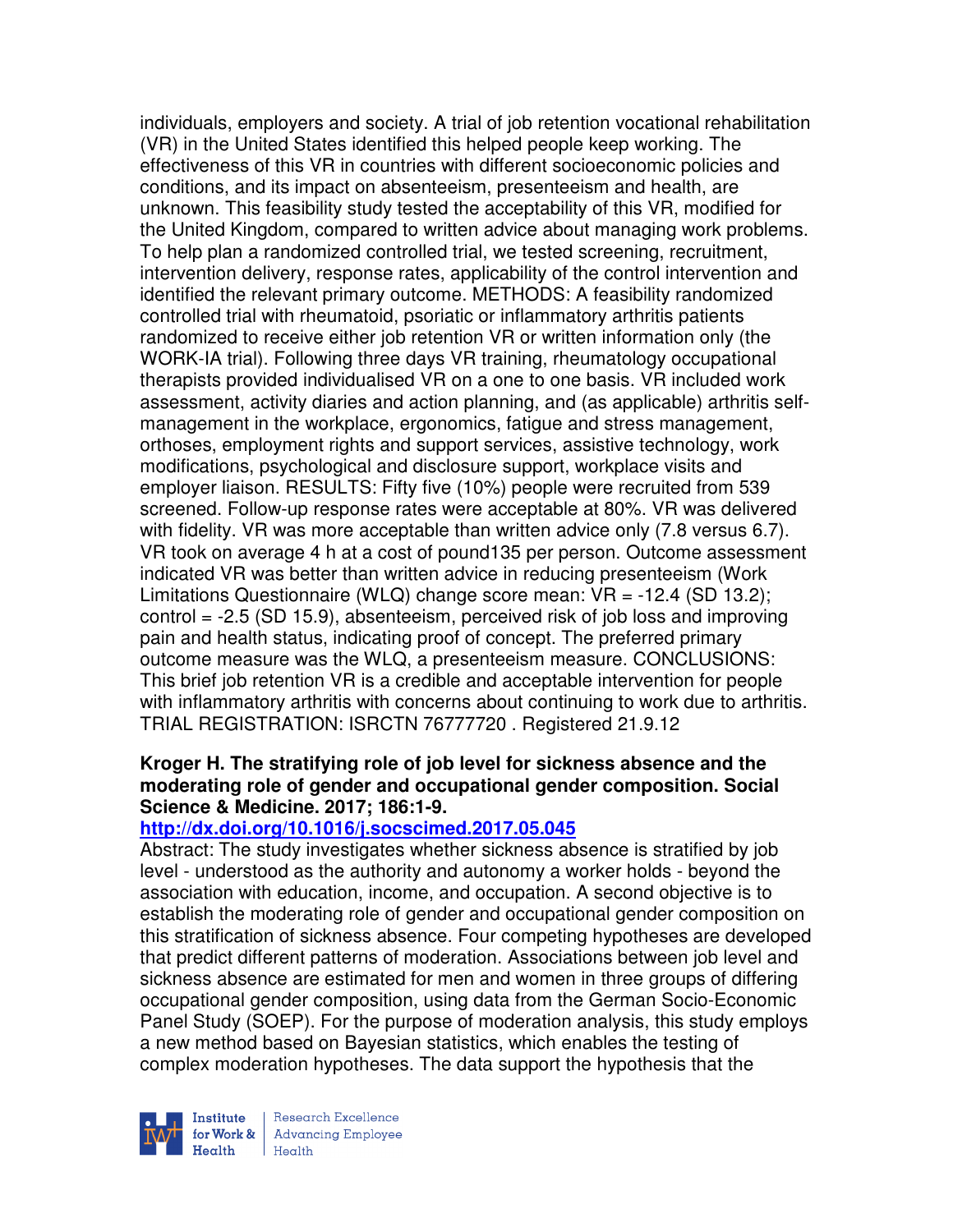stratification of sickness absence by job level is strongest for occupational minorities, meaning men in female-dominated and women in male-dominated occupations

**Lindholdt L, Labriola M, Nielsen CV, Horsbol TA, and Lund T. Sequence analysis to assess labour market participation following vocational rehabilitation: an observational study among patients sick-listed with low back pain from a randomised clinical trial in Denmark. BMJ Open. 2017; 7(7):e015661.** 

**http://dx.doi.org/10.1136/bmjopen-2016-015661 [open access]** Abstract: INTRODUCTION: The return-to-work (RTW) process after long-term sickness absence is often complex and long and implies multiple shifts between different labour market states for the absentee. Standard methods for examining RTW research typically rely on the analysis of one outcome measure at a time, which will not capture the many possible states and transitions the absentee can go through. The purpose of this study was to explore the potential added value of sequence analysis in supplement to standard regression analysis of a multidisciplinary RTW intervention among patients with low back pain (LBP). METHODS: The study population consisted of 160 patients randomly allocated to either a hospital-based brief or a multidisciplinary intervention. Data on labour market participation following intervention were obtained from a national register and analysed in two ways: as a binary outcome expressed as active or passive relief at a 1-year follow-up and as four different categories for labour market participation. Logistic regression and sequence analysis were performed. RESULTS: The logistic regression analysis showed no difference in labour market participation for patients in the two groups after 1 year. Applying sequence analysis showed differences in subsequent labour market participation after 2 years after baseline in favour of the brief intervention group versus the multidisciplinary intervention group. CONCLUSION: The study indicated that sequence analysis could provide added analytical value as a supplement to traditional regression analysis in prospective studies of RTW among patients with LBP

#### **Lurati AR. Identifying personal risk factors for falls in the workplace. Workplace Health & Safety. 2017; 65(6):236-239. http://dx.doi.org/10.1177/2165079916686592**

Abstract: Falls can occur in any occupational setting. Occupational health professionals may focus on creating a safe work environment and training programs to prevent falls. However, an important aspect of safety management is identifying at-risk employees. The purpose of this article is to identify personal risk factors and offer interventions to prevent falls in the workplace

**Oshio T, Inoue A, and Tsutsumi A. Does work-to-family conflict really matter for health? Cross-sectional, prospective cohort and fixed-effects analyses. Social Science & Medicine. 2017; 175:36-42. http://dx.doi.org/10.1016/j.socscimed.2016.12.039** 



Institute Research Excellence<br>
for Work & Advancing Employee<br>
Health Health  $Heath$  Health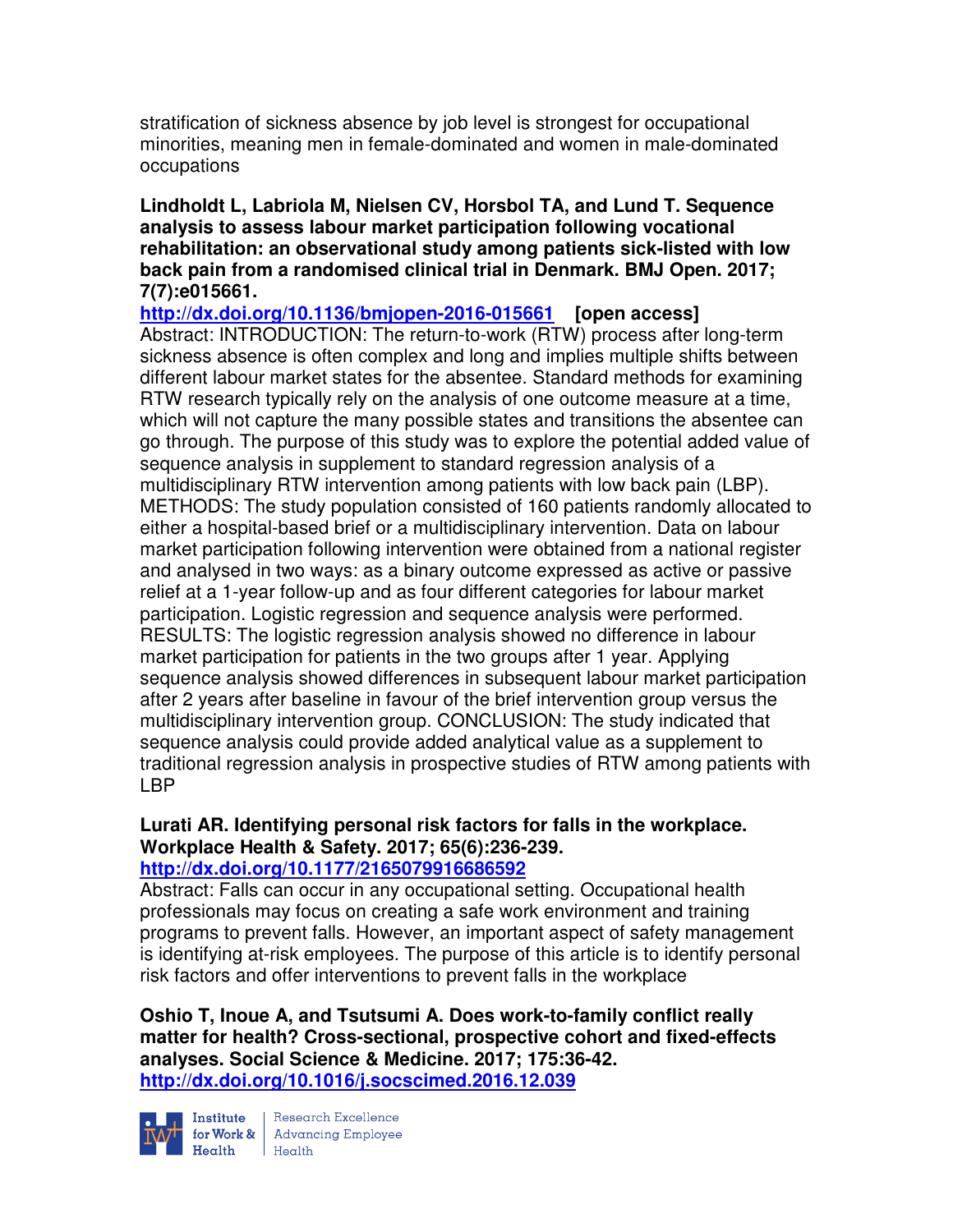Abstract: It is well known that work-to-family conflict (WFC) is negatively associated with employees' health outcomes, including mental health and health behavior. However, the associations may be overstated because of insufficient control for unobserved individual attributes. To address this possibility, we compared the associations between WFC and health observed from a crosssectional, prospective cohort and from fixed-effects regression models. We analyzed data from a Japanese occupational cohort survey of 15,102 observations from 7551 individuals (5947 men and 1604 women), which were collected in two waves with a one-year interval. We constructed a binary variable of high WFC and considered psychological distress measured using the Kessler 6 (K6) score, job and life dissatisfaction, and five types of health behavior (current smoking, problem drinking, leisure-time physical inactivity, sickness absence, and refraining from medical care). Results showed that for men, a high WFC increased the probability of reporting psychological distress (K6 score  $\frac{1}{5}$ 5); this increased by 12.4% in a fixed-effects model. The association was substantially limited, as compared to the increase of 30.9% and 23.2% observed in cross-sectional and prospective cohort models, respectively; however, the association remained significant. Similar patterns were observed for job and life dissatisfaction. In contrast, the associations of WFC with all five types of health behavior were non-significant after controlling for fixed effects. We obtained generally similar results for women and found no substantial gender difference in the fixed-effects models. We concluded that the associations of WFC with employees' mental health and subjective well-being were robust, whereas the association between WFC and health behavior was generally limited

# **Thornthwaite L and Markey R. Return to work after workplace injury: injured workers, insurers and employers. Australian Journal of Social Issues. 2017; 52(2):98-115.**

**http://dx.doi.org/10.1002/ajs4.11** 

### **Vinberg S, Torsdatter Markussen L, and Landstad BJ. Cooperation between occupational health services and small-scale enterprises in Norway and Sweden: a provider perspective. Workplace Health & Safety. 2017; 65(8):355-364.**

# **http://dx.doi.org/10.1177/2165079916668527**

Abstract: Although small-scale enterprises (SSEs) dominate the private enterprise sector, knowledge about support for these organizations from occupational health services (OHSs) is insufficient. The aim of this research was to study OHS services provided and staff cooperation with SSEs in Norway and Sweden. In total, 87 Norwegian and 51 Swedish OHS providers answered a survey on their experiences providing requested services from and cooperation with SSEs. Based on survey questions and constructed indices, providers in the two countries were compared using independent sample t tests and nonparametric tests. Open-ended questions were analyzed using qualitative content analysis. The results showed that SSEs, particularly in industrial, construction,



Research Excellence  $Heath$